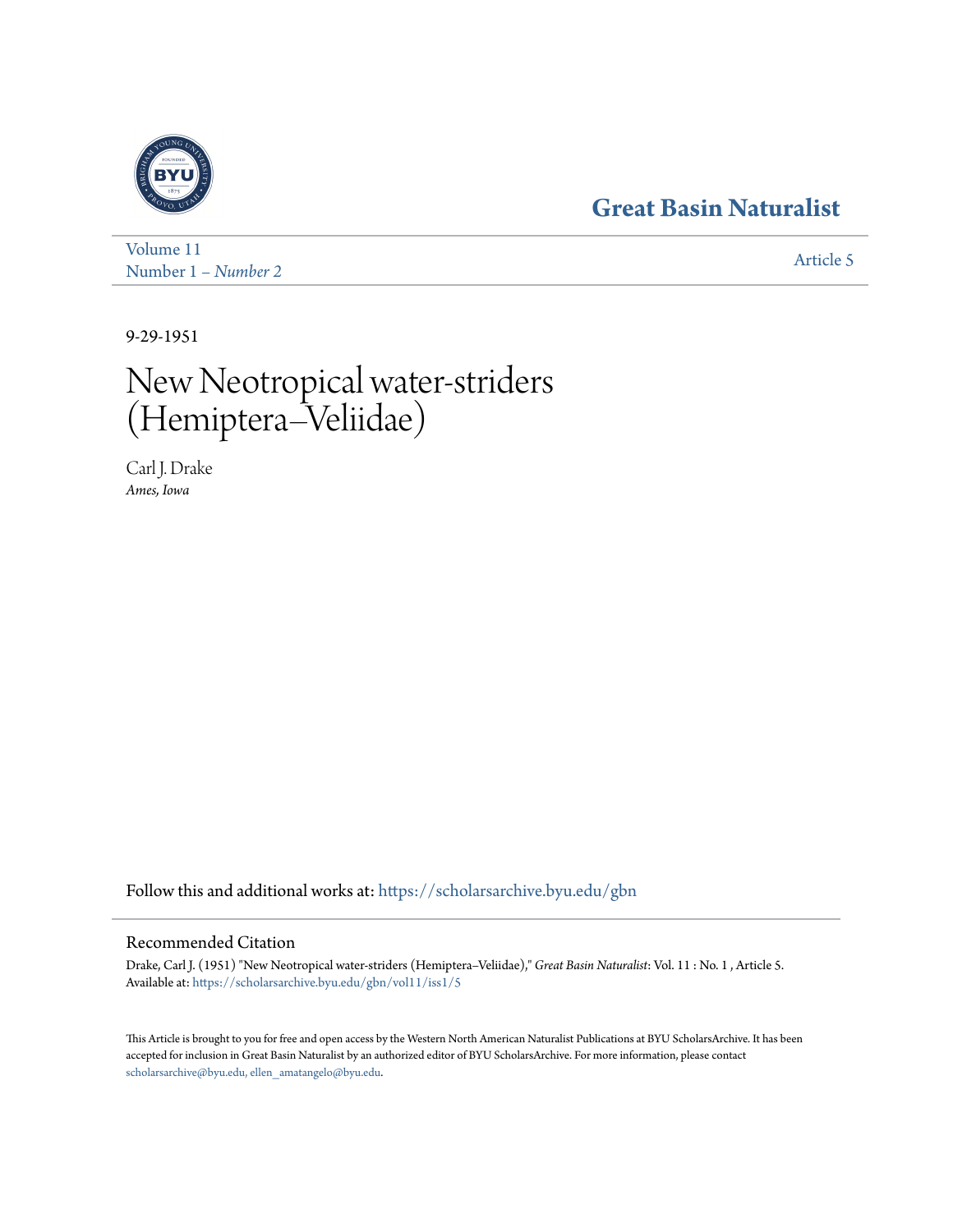#### NEW NEOTROPICAL WATER-STRIDERS (Hemiptera-Veliidae)

#### CARL J. DRAKE Ames, Iowa

This paper is based upon material in the U.S. National Museum and the private collection of the author. It includes the description of one new species from Costa Rica and three from the West Indies. Notes are also given on some new synonymy, and <sup>a</sup> new name isproposed for a preoccupied one. Unless otherwise stated under the description, the types are in the collection of the author. The units of measure may be converted into millimeters by dividing by 80.

#### MICROVELIA SIGNATA Uhler

Microvelia signata Uhler, Proc. Cal. Acad. Sci., Ser. 2,4:288. 1894.<br>*Microvelia setipes* Champi<mark>on</mark>, Biol. Centr. Amer., Rhynch., 2:130, Pl. 8,

fig. 19. 1898 (N. sym.) Microvelia oreades Drake and Harris, Ohio Jr. Sci., 28(5) :274. 1928

(N. syn.).

M. setipes champion and M. oreades Drake and Harris are both apterous forms of M. signata Uhler, and are here suppressed as synonyms of the latter. Several hundred specimens (apterous and macropterous) have been examined from United States (Calif., Ariz., N. Mex. and Utah) and Mexico. The type of M. signata was taken in Lower California. The apterous form vary considerable in size.

#### MICROVELIA INTONSA, new name

Microvelia crinata Drake, Proc. Biol. Soc, Wash., 64:76. 1951.

As a result ot a typograpmcal error, which <sup>i</sup> tailed to correct in manuscript and proof, the name "crinata" was wrongly used for "crinita." As M. crinita (Hoberlandt, DIAMANTER DE ANGOLA, MUSEU DO DUNDO, p. 36, figs. 103-113, 1950) is preoccupied, the name *intonsa* is here proposed for M. crinata Drake. The extremely long hairs on the legs separate *intonsa* from all of the described species of American Microvelia Westwood.

#### MICROVELIA OAXACANA Drake, n. sp.

Apterous forms: Elongate, moderately broad, dark brown-luscous with a few small bluish spots on abdomen; body beneath dark fuscous-brown with bluish tinge, the venter sometimes mostlv brownish.

Size: Length, 2.00-2.20 mm.; width, 0.75 mm.

Head: Width across eyes, 0.62 mm. Convex with media line distinct, a small patch of long brown hairs behind each eye; rostrum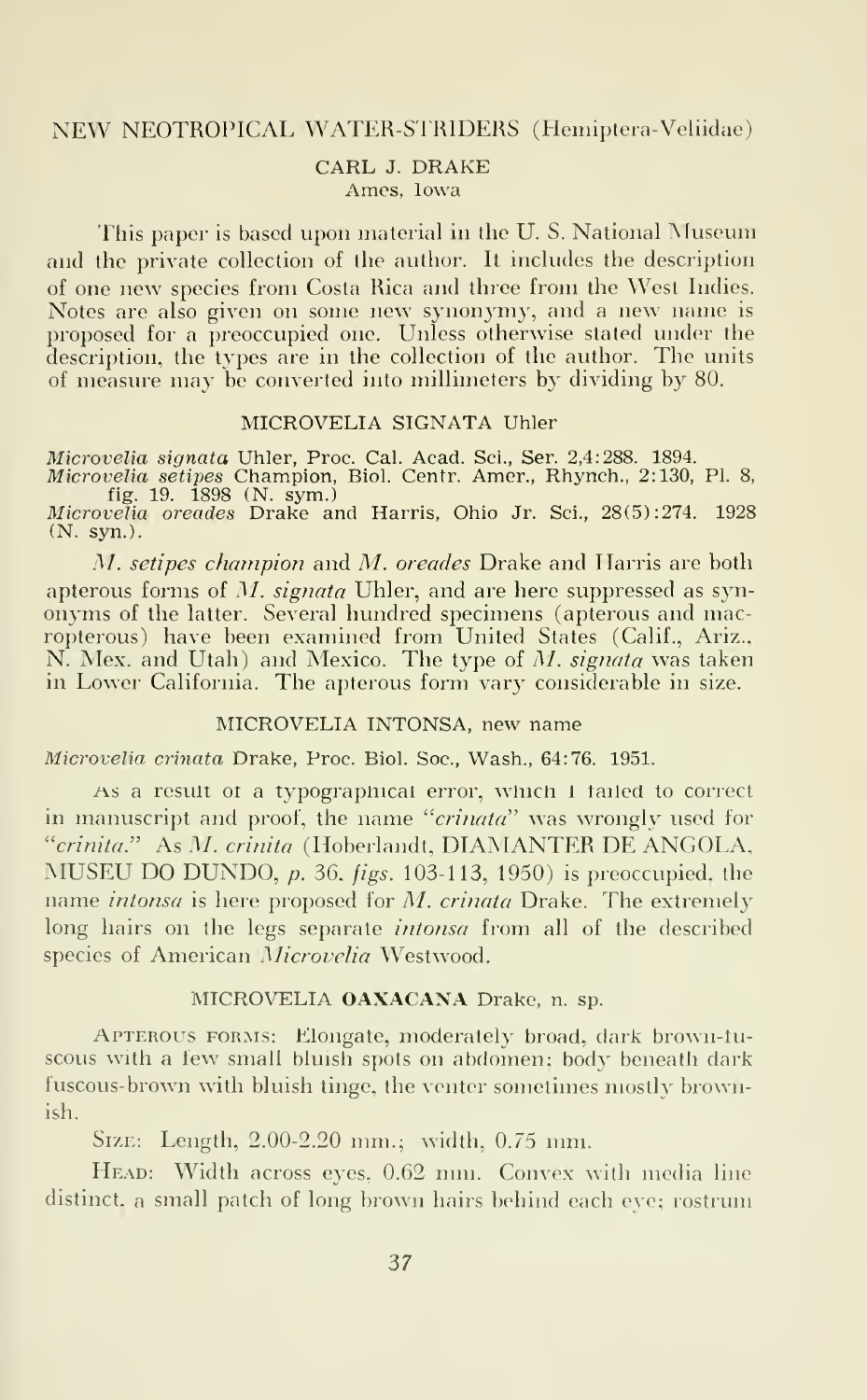yellowish brown with terminal segment dark fuscous. Antennae long, slender, dark brown with basal segment paler, shortly pilose with a few slightly longer hairs on last three segments; segment I moderately stout, a little bowed, stouter than two; III and IV long, slender, equal in thickness; formula—I, 22; II, 15; III, 32; IV, 32.

Thorax: Pronotum very large, covering rest of thorax, pitted, wider than long (55:34), slowly broadly rounded behind, moderately clothed with very short yellowish pubescence. Legs long, slender, clothed with short hairs, the basal part of femora above, entire coxae and trochanters and all of femora beneath pale. Hind femora scar cely thicker than middle pair, without spines.

Abdomen: Length, 1.28 mm. Pubescence slightly longer than on pronotum. Posterior part of each connexival segment and last tergite testaceous; connexiva beneath testaceous. Female with last tergite scarcely longer than preceding segment, with moderately long hairs on hind margin; last ventrite distinctly longer than the preceding segment.

MALE: Last tergite nearly one-half longer than the preceding segment; last ventrite also longer than the preceding segment. Genital segments very large, above densly clothed with rather short brown hairs, with lateral sides rounded; first genital segment beneath deeply widely roundly excavated leaving only a short base; second segment large, wide, without lateral spines. Venter without tubercle.

Type: (male), Oaxaca, Mex., intercepted on Bromeliaceous plant, by federal quarantine plant inspectors, New York City, New York, March 27, 1937. Allotype (female), and 3 paratypes, Ciudad Victoria, Mexico, intercepted on long moss (Tillandsia), by federal plant inspectors at Loredo, Texas, March 20, 1945. Winged from unknown. Type in U.S. National Museum.

This species is about the same size as M. albonotata Champ. but lacks the large ventrite spine and has much larger and longer pronotum, which conceals the entire thorax in the apterous form as in M. austrina Bueno, M. hidalgoi McKinstry and M. costaiana Drake.

#### MICROVELIA TATEIANA Drake, n. sp.

Apterous form: Moderately large, elongate, testaceous or brownish with second to sixth visible tergites dark fuscous. Head testaceous or brownish with two broad testaceous stripes on each side of media line uniting posteriorly. Tergites with some bluish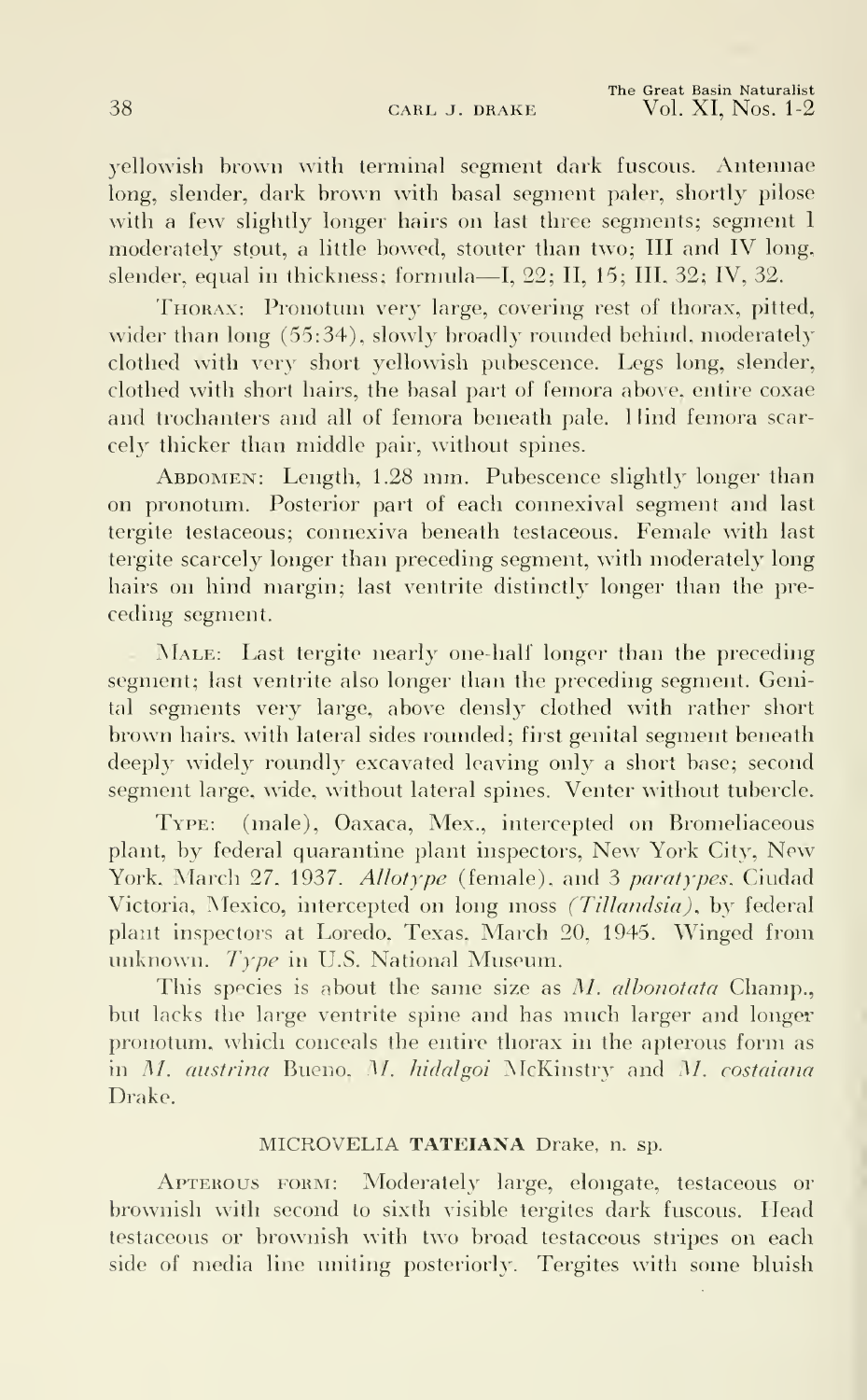#### Sept. 29. 1951 NEW NEOTROPICAL WATER-STRIDERS 39

areas. Sides of head and pronotum behind eyes with silvery pubescence.

Size: Length, 1.90-2.10 mm.; width, 0.75 mm.

Head: Width across eyes, 0.56 mm. Median line distinct, but not conspicuous, sometimes indistinct posteriorly. Rostum pale testaceous with apical segment black-fuscous. Antennae long, slen der, brown-fuscous with base testaceous, shortly pilose with very few slightly longer hairs; segment <sup>I</sup> moderately stout, a little bowed, mostlv testaceous; II much slenderer, <sup>a</sup> little thicker than next two; III and IV slender; formula—I. 20; II, 14; III, 27; IV, 30.

Thorax: Pronotum rather large, covering most of mesonotum, more than twice as wide as long (50:19), pitted with pits arranged largely in two transverse rows; mesonotum pale testaceous, with exposed part approximately one-half as long as pronotum. Legs long, slender, clothed with short pale hairs, testaceous with apical half of femora and entire dorsal surface of tibiae brown to dark brown; tarsi fuscous, segment one and two of both middle and hind legs practically equal in length. Hind femora unarmed in male, slightly stouter than middle pair.

ABDOMEN: Length, 1.15 mm. Dorsal surface of both abdomen and pronotum with a few scattered long fine hairs, not nearly as hairy as in M. portoricensis. Connexiva testaceous with the outer margin and sutures between segments fuscous, wider in male than in female, strongly reflexed apically in female. Last three tergites flavous with slight bluish bloom. Abdomen beneath testaceous to dark fuscous with some bluish plumbeous, clothed with pubescence and some short hairs; last ventrite in female narrowed posteriorly, long, less than twice the length of preceding segment.

MALE: Last ventrite about one-fourth longer than preceding segment, not as strongly narrowed posteriorly as in female; first genital segment very large, beneath very widely deeply roundly excavated behind leaving only a short smooth base; second segment very wide, distinctly asymmetrical, strongly widely produced lateral ly on left side, and on other side behind with a transverse, somewhat cylindrical protuberence. Venter without tubercle. Femora un armed. Second genital segment without lateral spines.

MACROPTEROUS FORM: Pronotum brownish with a narrow transverse band near front margin and <sup>a</sup> broad stripe extending on median line from anterior margin posteriorly to beyond the disc, wider than long, deeply pitted with pits arranged largely in two transverse rows.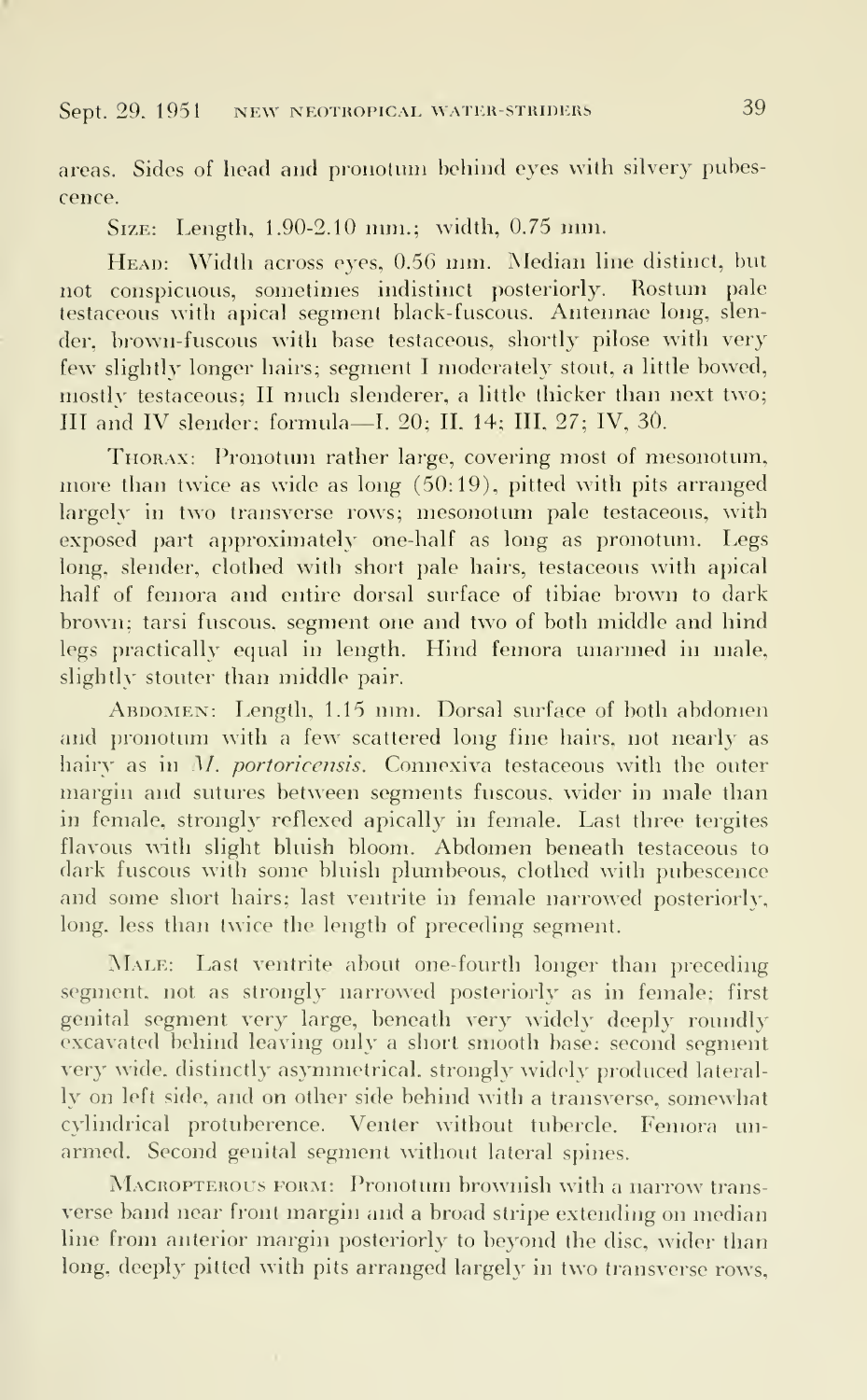The Great Basin Naturalist 40 CARL J. DRAKE Vol. XI, Nos. 1-2

transversly convex on disc: humeral angles prominent. Hemelytra covering apex of abdomen, brown with small basal area and two or three indistinct spots beyond the middle pale, without silvery white spots in cells; veins distinct, not prominent. Length, 2.15 mm., 0.90 mm.

TYPE: (apterous male), allotype (apterous female) and 17 apterous and one macropterous paratypes, Maricao, Porto Rico, H. D. Tate. Named in honor of Dr. Tate, who has collected numerous water-striders for me in Porto Rico.

The asymmetrical male genitalia is very striking and peculiar to this species. The hairs on the antennae are not nearly as long nor as numerous and the vesture on dorsal surface not as shaggy as in M. portoricensis. The male genital segments of the latter species are small. The lack of silvery white markings in the cells of the hemelytra also serve to separate M. tateiana from other species of similar size and appearance in Insular and Central America.

#### MICROVELIA PORTORICENSIS Drake, n. sp.

Apterous form: Moderately large, testaceous to brownish with silvery hairs on side of head and fore part of pronotum behind eyes. Abdomen above largely fuscous with last three tergites flavous or bluish flavous and a quadrate spot on each side of second and third visible tergites; beneath dark fuscous with a bluish bloom, the venter becoming brownish tesaceous apically; sometimes venter largely testaceous; underside of connexiva testaceous. Length, 1.90-2.10 mm. width, 0.75 mm.

Head: Width across eyes, 0.51 mm. Testaceous or dark brown with two broad testaceous stripes on each side of median line coal escing behind eyes. Median line not very distinct posteriorly. Ros trum testaceous with last segment piceous. Antennae moderately long, slender, brown with basal part of first segment testaceous, short ly pilose with long hairs on last three segments; segment <sup>I</sup> stout, slightly bowed; II slender, quite slender at base; III and IV slender; formula—I, 14; II, 12; III, 20; IV, 23. Head testaceous beneath.

Thorax: Pronotum large, produced posteriorly, covering a little more than half of mesonotum, more than twice as wide as long (55:21), the hind margin feebly concave. Entire dorsal surface of thorax and abdomen sparsly covered with long brownish hairs. Legs moderately long, dark brown or fuscous, clothed with short hairs, the coxae, trochanters, base of femora above and most of femora beneath testaceous. Hind femora a little stouter than middle pair, un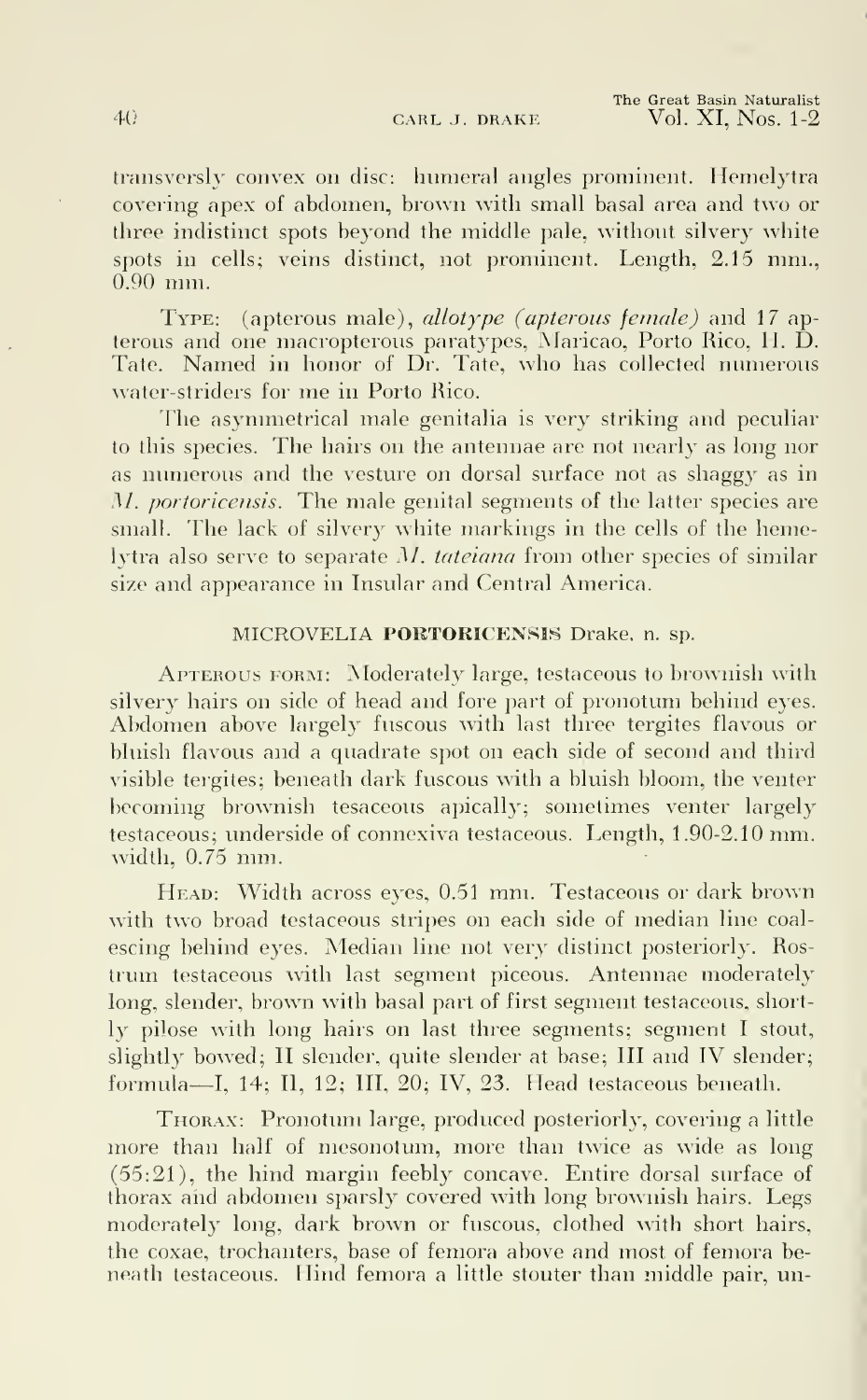armed. Tibiae of middle and hind legs with rather long dark hairs on outer surface. First tarsal segment of middle and hind legs feebly longer than second.

Abdomen: Length. 1.35 mm. Connexiva <sup>a</sup> little wider and more arched in female, not reflexed posteriorly. Last tergite of fe male with several long hairs on hind margin. Male genital segments moderately large, brownish, hairy above; first segment beneath rather broad, smooth, widely deeply roundly excavated behind leaving only a short smooth base; second segment small, without lateral spines. Venter without tubercle.

Macropterous form: Length, 1.9 mm.; width, 0.92 mm. Pro notum dark velvety rufo-fuscous with a transverse band near anterior margin and a median basal stripe orange-yellow, clothed with short, yellowish pubescence; humeral angles prominent. Abdomen distinctly narrowed posteriorly. Ilemelytra covering apex of abdomen, dark brown-fuscous with silvery white markings in cells two long basal stripes, three or four median spots and median subapical spot silvery white). Other characters as in wingless form.

TYPE: (macroperous male) and *allotype* (macropterous, female), Mayaguez, Porto Rico, April 4, 1936, H. D. Tate. Paratypes: 26 specimens, taken with type; <sup>1</sup> specimen, Laiza, P.R.. March 31, 1930; 1 specimen, Maricao, P.R., May 10, 1936, H. D. Tate: 2 specimens, Mayaguez, P.R., May 28, 1937, Pedro Lopez.

Distinguishable from M. albonotata Champion by the long hairs on antennae and shorter last antennal segment; male genital seg ments much smaller, the venter without tubercle. The long antennal hairs and abdomen (narrowed posteriorly) also separate it from M. peruviensis McKinstrv. M. tateiana n. sp. has very different second genital segment in the male. All four of the above species have similar markings on the pronotum. M. tateiana is the only one of the four without silvery white marks on the hemelvtra.

#### MICROVELIA CUBANA Drake, n. sp.

Apterous form: Moderately large, testaceous or brownish tes taceous with some fuscous areas and a few bluish patches on abdomen; sided of head behind eyes and pronotum in front with silvery pubescence or short silvery hairs; a quadrate spot on each side of second, third and fourth visible tergites and usually last three ter gites bluish; body beneath testaceous or brownish with bluish bloom, the sides of abdomen darker.

Size: Length, 1.80-2.10 mm., width, 0.80-0.90 mm.